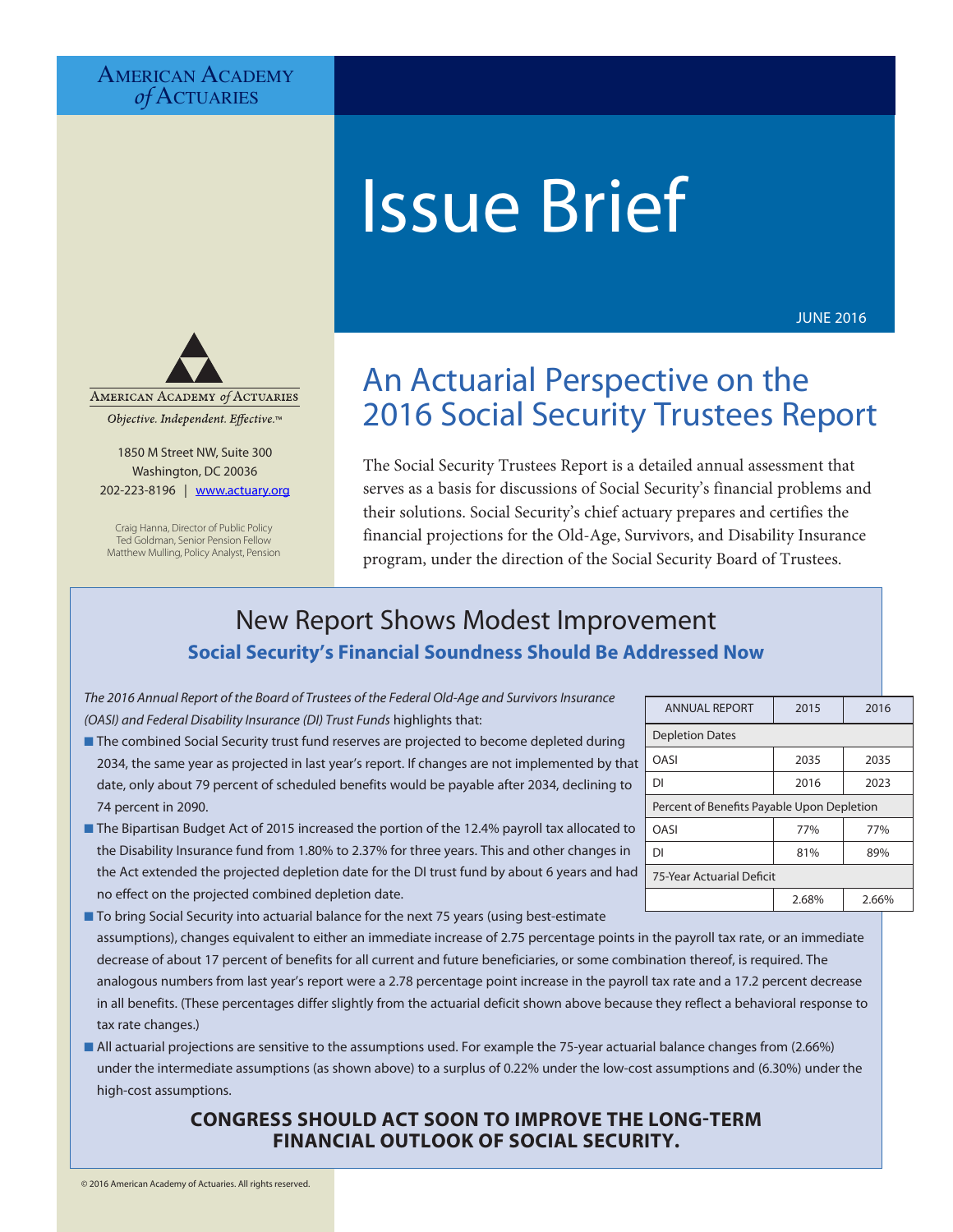Because future events are inherently uncertain, the report contains three 75-year financial projections to illustrate a broad range of possible outcomes. Three projections, each based on a different set of assumptions are referred to as intermediate, low-cost, and high-cost. The report also provides a sensitivity analysis for key assumptions. The trustees consider the intermediate projection to be their best estimate. **All information in this issue brief is based on the intermediate projection, unless otherwise noted.**

Under current law, when trust fund reserves are depleted, tax income will be sufficient to provide about only three-quarters of the scheduled benefits. The Trustees Report quantifies benefit and tax changes that could restore actuarial balance. Such changes would require congressional action. Failure to act would cause a delay in some benefit payouts which, if not corrected by subsequent congressional action, would result in benefit reductions.

## **Overview of Financial Status**

#### **Short-Range Estimates, 2016–2025**

Short-range solvency and financial adequacy are measured separately for Old-Age and Survivors Insurance and Disability Insurance programs, as well as for the combined Old-Age and Survivors Insurance and Disability Insurance (OASDI) trust funds. These measures are based on the projected trust fund ratios. A trust fund ratio is the ratio of the trust fund assets at the beginning of the year

to the benefits payable during the year. A program is considered solvent during any period if the trust fund ratios are positive for each year in the period. For a program to pass the test of shortrange financial adequacy, a further requirement is that the trust fund ratios remain at or above 100 percent throughout the 10-year short-range period.1 The DI trust fund ratio is 21 percent at the beginning of 2016, and is expected to rise somewhat over the next few years and then decline to zero during 2023. The OASI trust fund ratio is expected to drop from 357 percent at the beginning of the projection period to 194 percent in the 10th year of the projection period.

Social Security's OASI finances (excluding disability) are somewhat worse than the projection made a year ago. The total change in the projected 10th-year trust fund ratio was a decline of 22 percentage points. Moving the Short-Range Estimate period one year forward accounted for much of the change. Other changes, with the impact on the 10th-year trust fund ratio in parentheses, include:

- Moving the Short-Range Estimate period forward one year (reduced ratio by 17 percentage points)
- Changes in economic data and assumptions (reduced ratio by 3 percentage points)
- Changes in demographic data and assumptions (increased ratio by 4 percentage points)
- Changes in legislation and regulations—see note below (reduced ratio by 12 percentage points)

1 This condition applies when the trust fund ratio is at least 100 percent at the beginning of the period. If the trust fund ratio is below 100 percent at the beginning of the period, the test of short-term financial adequacy requires that the trust fund ratio increase to 100 percent within five years (while remaining positive at all times) and then remain at or above 100 percent for the rest of the short-range period.

**Members of the Academy's Social Security Committee who participated in drafting this issue brief include: Robert Alps, MAAA, ASA; Eric Atwater, MAAA, FSA, FCA, EA; Douglas Eckley, MAAA; Ronald Gebhardtsbauer, MAAA, EA, FSA; Jay Jaffe, MAAA, FSA; Timothy Leier, MAAA, FSA, EA – chairperson; Leslie Lohmann MAAA, FSA, FCIA, EA, ECA; Timothy Marnell, MAAA, ASA, EA; John Nylander, MAAA, FSA; Brendan O'Farrell, MAAA, EA, FSPA, FCA; Jeffery M. Rykhus, MAAA, FSA; Mark Shemtob, MAAA, ASA, EA – vice chairperson; Joan Weiss, MAAA, FSA, EA; Paul Withington, MAAA, EA, FSA; Ali Zaker-Shahrak, MAAA, FSA.**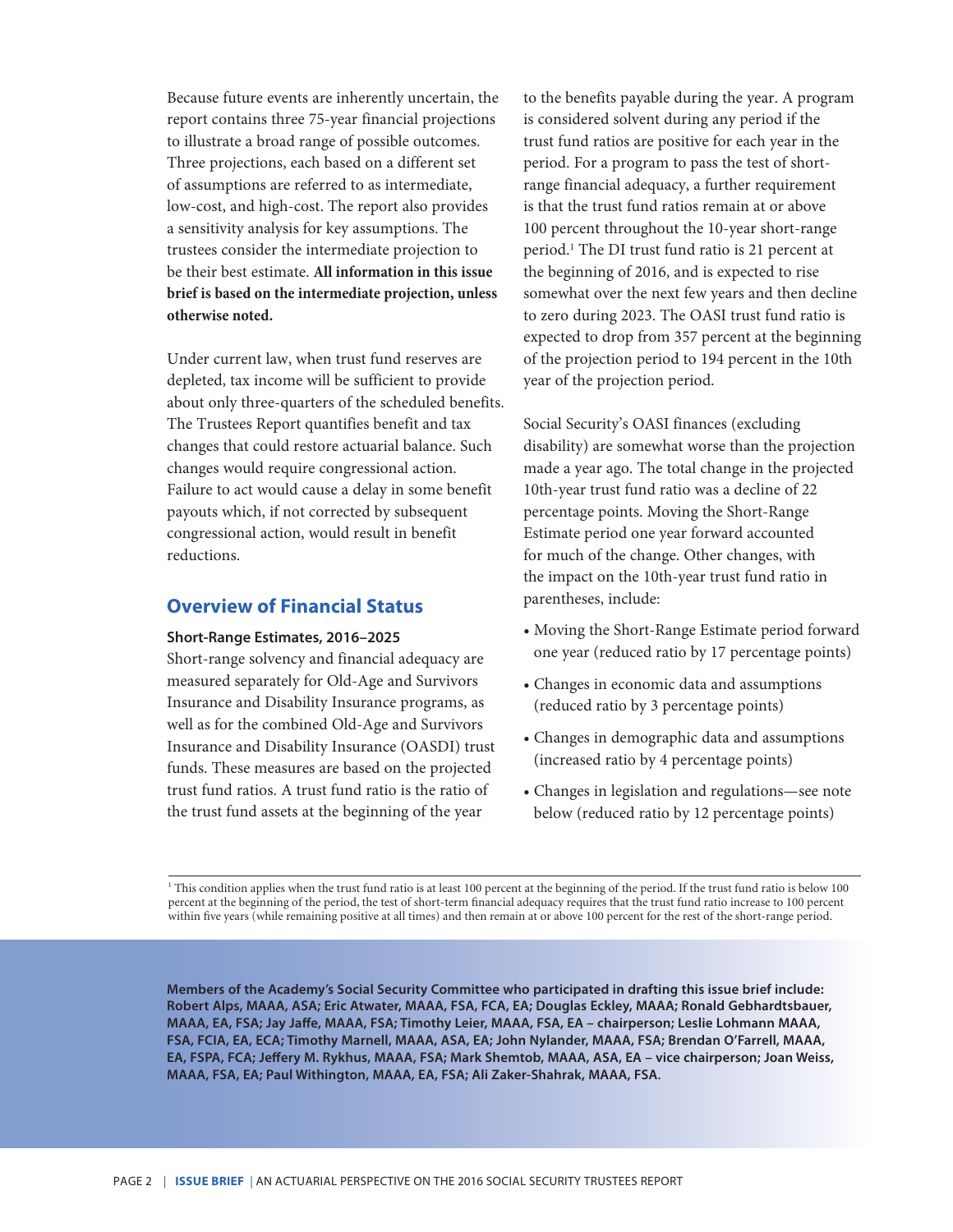



- Changes in programmatic data and assumptions (increased ratio by 10 percentage points)
- Changes in projection methods and data (reduced ratio by 4 percentage points)

The changes in legislation and regulations were primarily those made by the 2015 Bipartisan Budget Act including reallocation of the payroll tax and closure of unintended loopholes.

Unless otherwise noted, all subsequent information in this issue brief is based on the combined OASDI trust funds.

## **Trust Fund Asset Reserves**

Any excess of tax income over outgo is recorded as an asset reserve of the Social Security trust funds. These trust fund asset reserves are held in special U.S. Treasury securities that totaled \$2.8 trillion at the end of 2015. Trust fund asset reserves are expected to increase to almost \$2.9 trillion by the end of 2019 and then decline slightly by the end of the short-range estimate

period. The bonds in the trust funds represent the government's commitment to repay the borrowed funds whenever Social Security needs the money.

### **Income and Cost**

Figure 1 above shows the excess of income (excluding interest) over cost (referred to as a positive cash flow) in the period from 1976 through 2009, and the anticipated excess of cost over income through 2025. The excess of income over cost prior to 2009 has led to the current \$2.8 trillion in trust fund asset reserves.

The net annual amounts of income (excluding interest) to, and outgo from, Social Security are expressed in the Trustees Report as percentages of taxable payroll. These percentages are known respectively as the **income rate** and **cost rate**. During the short-range estimate period of 2016–2025, the income rate will increase (due to taxation of Social Security benefits) from 12.94 percent to 13.11 percent of annual taxable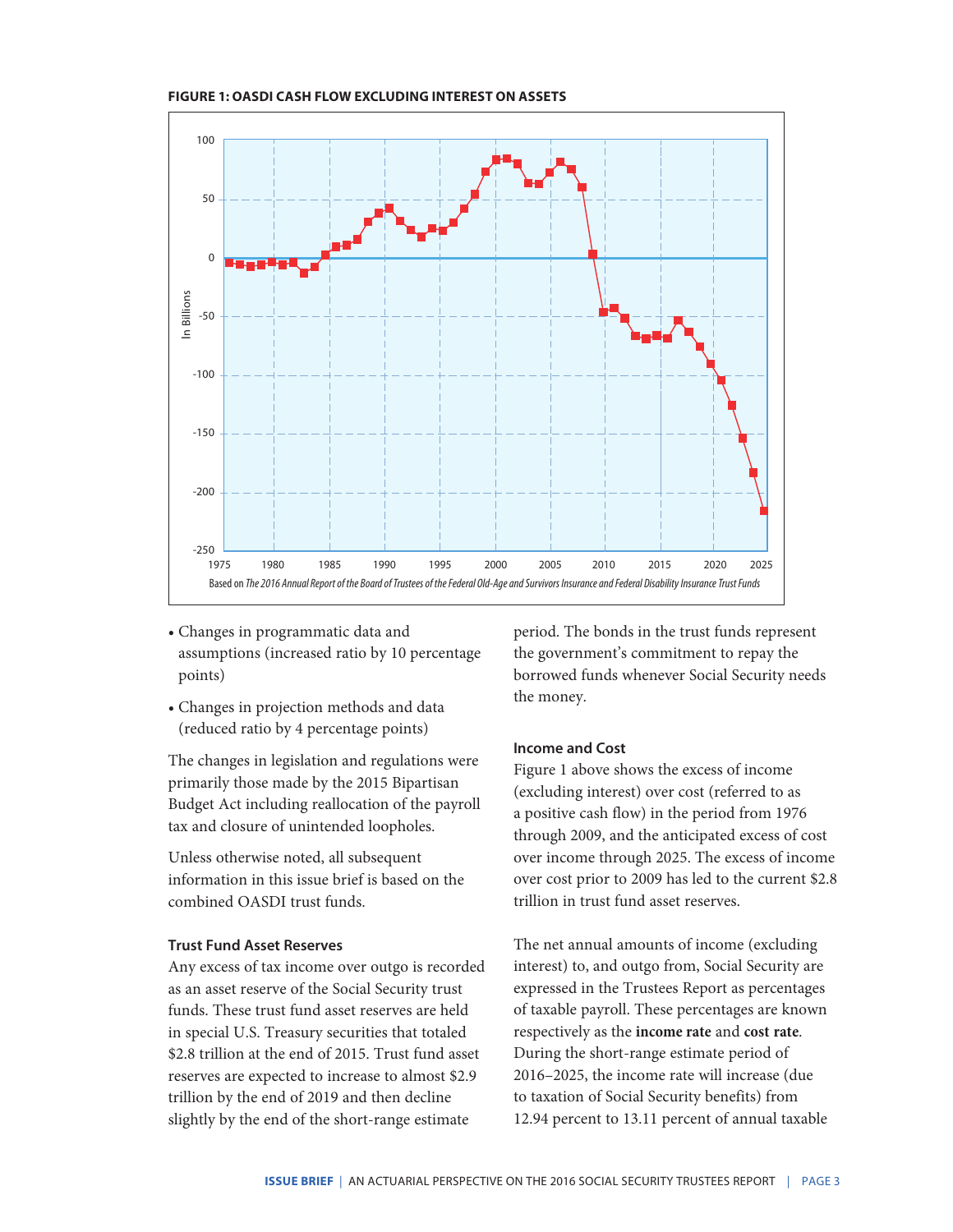



payroll. The cost rate, meanwhile, will rise from 14.05 percent to 15.29 percent of taxable payroll. The difference between these two rates, called the **annual balance**, ranges from a deficit of 1.10 percent to a deficit of 2.17 percent<sup>2</sup> of taxable payroll during the period from 2016 to 2025.

#### **Long-Range Estimates, 2016–2090**

Long-range estimates are based on a 75-year projection that covers the future lifetimes of nearly all current participants, which includes those paying payroll taxes and those already retired. The estimates show that, beginning in 2034, trust fund asset reserves are projected to be depleted and the system is expected to revert to a pay-as-you-go (PAYGO) system. This date is the same as shown in last year's report. After reserves are depleted in 2034, Social Security income will be sufficient to pay 79 percent of scheduled benefits. This ratio decreases to 74 percent in 2090, as shown in Figure 2.

The projections show expenditures exceeding noninterest income in every year (as has been the case since 2010) and rising rapidly through 2035 as the baby boomers retire. While costs are expected to

increase quickly, tax revenue is also expected to grow, but more slowly. After 2035, projected costs are fairly level as a share of both GDP and taxable payroll increasing somewhat later in the 75-year projection.

Actuarial balance conveys the long-range solvency of Social Security in one number. Actuarial balance is the present value of all income less all costs, divided by the present value of the taxable payroll over the 75-year period. It represents the annual amount (expressed as a percent of taxable payroll) by which income would need to increase to have trust fund assets equal to one year of scheduled benefits at the end of the 75-year projection period. The actuarial balance improved, from a negative 2.68 percent to a negative 2.66 percent from the 2015 to the 2016 Trustees Report. Refer to the appendix for a more expanded definition of actuarial balance.

The Statement of Actuarial Opinion addresses the inconsistency between trust fund accounting versus unified budget accounting that may be of interest to those who desire a deeper understanding of those important budget scoring conventions.

2 Table IV.B1, *The 2016 Annual Report of the Board of Trustees of the Federal Old-Age and Survivors Insurance and Federal Disability Insurance Trust Funds.* Please note that due to rounding, numbers may not add up.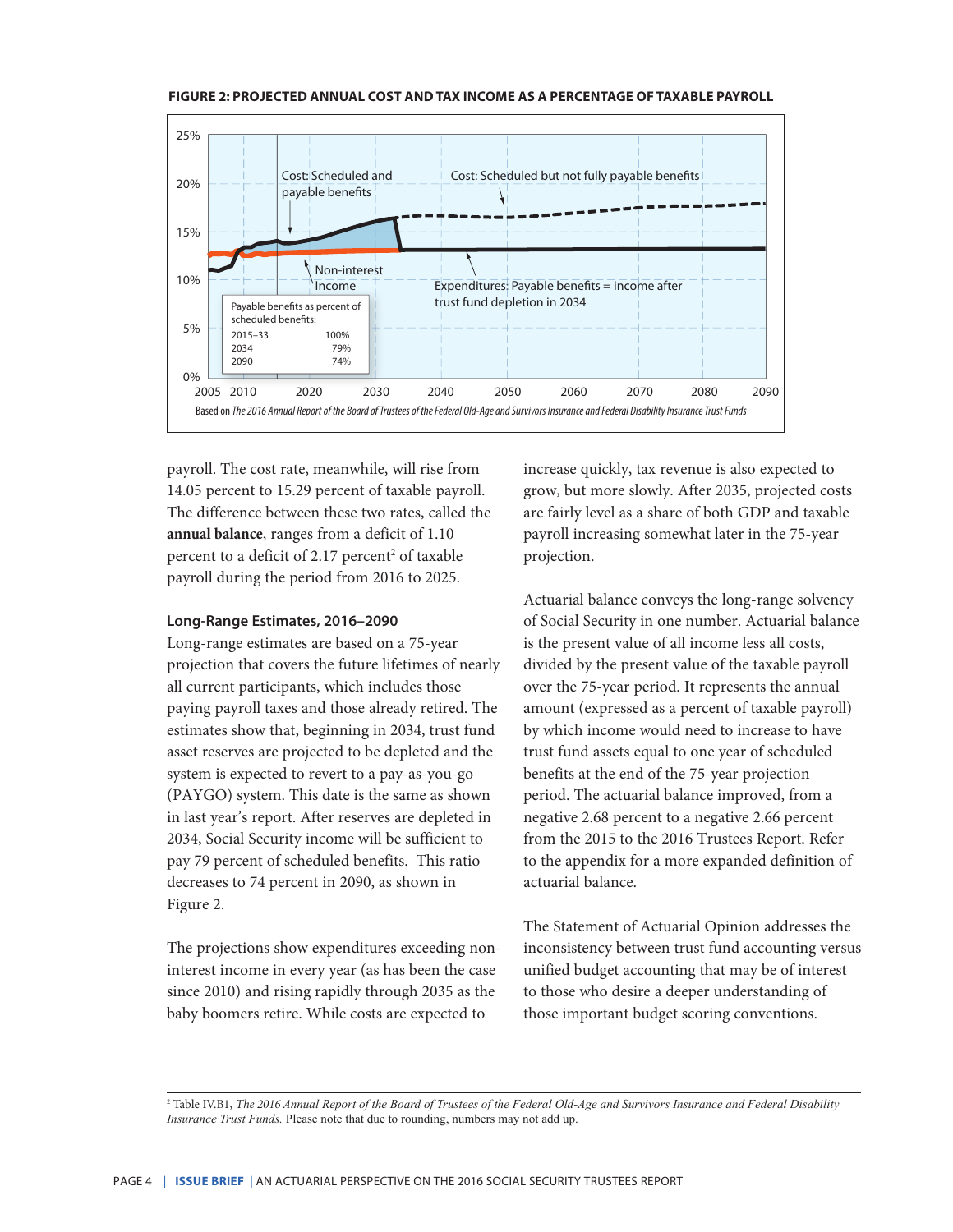## **Now is the Time to Restore Social Security's Long-Term Financial Soundness**

The sooner a solution is implemented to ensure the sustainable solvency of Social Security, the less disruptive the required solution will need to be.

The long-range expected increase in Social Security program costs relative to program income is principally caused by demographic trends. These demographic trends are very wellknown and are generally referred to as "aging" or, sometimes, as "the aging of America." It is useful to further separate the aging trend into two components:

- (i) macro-aging, which is observed at the population level and refers to a shift in the age distribution of the population caused by the large one-time decrease in birth rates beginning in the mid-1960s (the fertility drop after the large Baby Boom generation), and
- (ii) micro-aging, which can be observed at an individual level and refers to the expected continuous long-term increase in life expectancies, caused by individuals living longer, on average, in each succeeding generation.

A third demographic component, which acts to partially offset macro-aging, is net immigration. Because immigrants tend to be younger, higher immigration can offset some of the change in the age distribution of the population caused by lower birth rates.

An additional significant component of differences between low-cost, intermediate, and high-cost projections is the real-wage growth (specifically the difference between inflation and real-wages, or the real-wage differential). Actuarial balances at all durations as well as the projected depletion dates change materially based on changes to this component.

The ratio of covered workers to Social Security beneficiaries is expected to decrease significantly from 2.8 in 2015 to 2.2 in 2035, primarily due to macro-aging, and then to decrease more slowly, primarily due to micro-aging, to 2.0, by the end of the 75-year projection period. This decrease over the projection period of approximately 30 percent is important in a system in which the dollars paid in must equal the dollars paid out a PAYGO system.

Figure 3 shows the projected growth in the number of Social Security beneficiaries relative to the covered working population, under the three sets of



#### **FIGURE 3: NUMBER OF SOCIAL SECURITY BENEFICIARIES PER 100 WORKERS**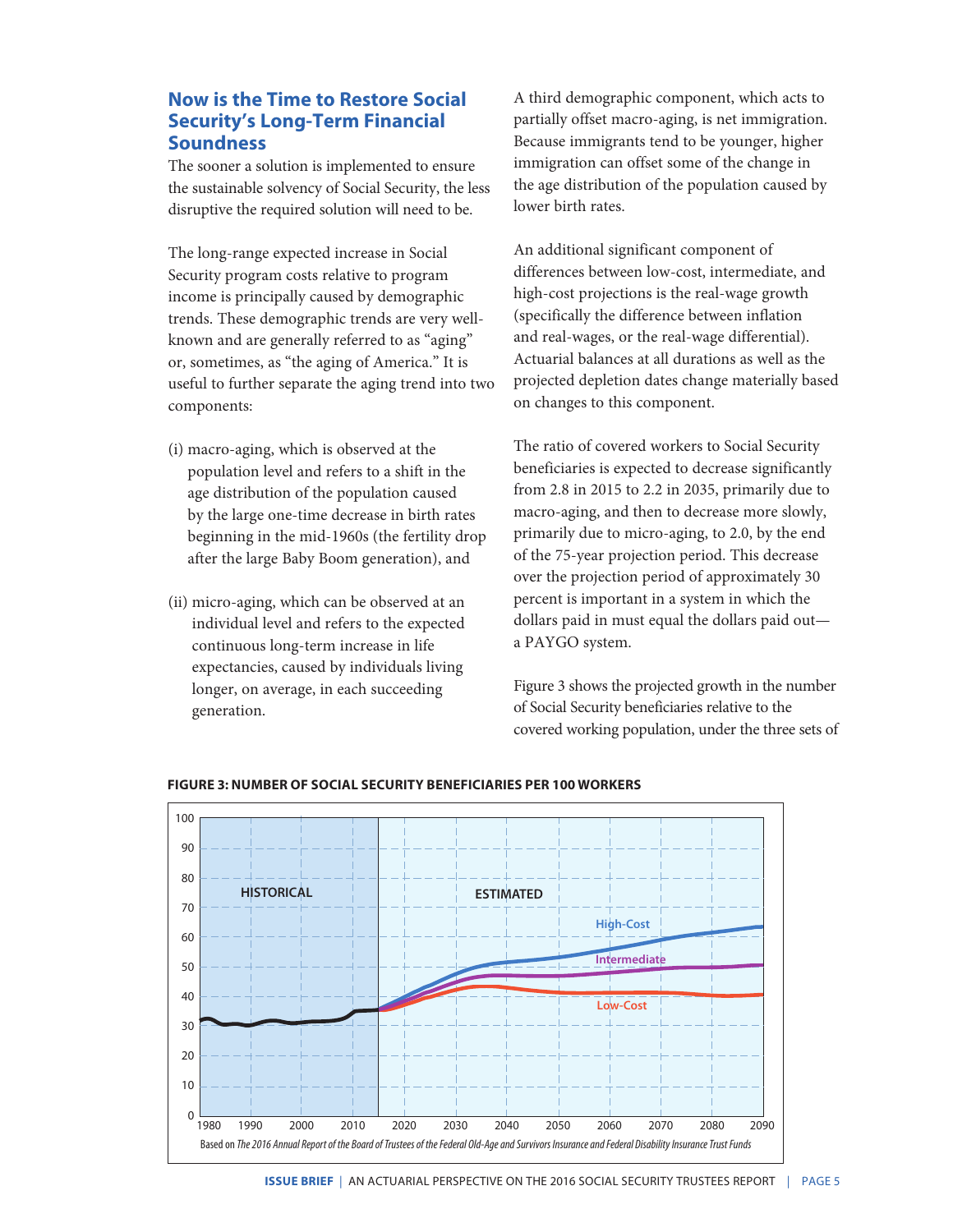assumptions. Because the program financing is nearly PAYGO, the three alternative projections of longrange cost show similar patterns.

The Social Security Committee of the American Academy of Actuaries believes that any modifications to the Social Security system should include **sustainable solvency** as a primary goal. Sustainable solvency means that not only will the program be solvent for the next 75 years under the reform methods adopted, but also that the trust fund reserves at the end of the 75-year period will be stable or increasing as a percentage of annual program cost. Refer to the appendix for a more complete explanation of sustainable solvency.

Providing for solvency beyond the next 75 years will require changes to address micro-aging, as beneficiaries will likely be receiving benefits for ever-longer periods of retirement.

Regardless of the types of changes ultimately enacted into law, measures to address Social Security's financial condition will best serve the public if implemented sooner rather than later. Some advantages of acting promptly are:

- Future beneficiaries gain time to plan for all aspects of retirement and modify their own financial planning, while adjusting to legislated changes in Social Security.
- Implementation of program changes can be more gradual and span multiple generations of retirees.
- Public trust in the financial soundness of the Social Security program will improve.

**TABLE 1: LONG-RANGE ACTUARIAL BALANCE** (percentage of taxable payroll)

Providing for solvency of Social Security both during and after the period where the macroaging trend impacts Social Security requires a timely and thoughtful solution. Not only should changes address the Baby Boom bulge, they should continue to address micro-aging trends and provide for solutions beyond the 2030s.

## Appendix

## **Other Measures of Financial Status**

The metrics used by the trustees to present the program's financial status are discussed in more detail below.

## **Actuarial Balance**

**Actuarial balance** is calculated as the difference between the summarized income rate and the summarized cost rate over a period of years. The summarized income rate is the ratio of any existing trust fund plus the sum of the present value of scheduled tax income for each year of the period to the sum of the present value of taxable payroll for each year of the period. The summarized cost rate is the ratio of the sum of the present value of cost for each year of the period, including one year's outgo at the end of the period, to the sum of the present value of taxable payroll for each year of the period. Table 1 shows the components of actuarial balance.

In the 75-year period, 2016–2090, the actuarial deficit is 2.66 percentage points. The actuarial deficit decreased from the comparable figure of 2.68 percentage points a year ago due to a combination of factors, including changes in

| Period            | Summarized<br>Income Rate | Summarized<br>Cost Rate | <b>Actuarial Balance</b><br>(percentage points) <sup>*</sup> |
|-------------------|---------------------------|-------------------------|--------------------------------------------------------------|
| 25-year (2016-40) | 14.67%                    | 16.15%                  | $-1.48$                                                      |
| 50-year (2016-65) | 14.03%                    | 16.26%                  | $-2.23$                                                      |
| 75-year (2016-90) | 13.84%                    | 16.50%                  | $-2.66$                                                      |

Based on *The 2016 Annual Report of the Board of Trustees of the Federal Old-Age and Survivors Insurance and Federal Disability Insurance Trust Funds* (assets as a percentage of annual cost) *\**The results shown in the Actuarial Balance column may not be equal to the difference between Summarized Income Rate and Summarized Cost Rate because of rounding.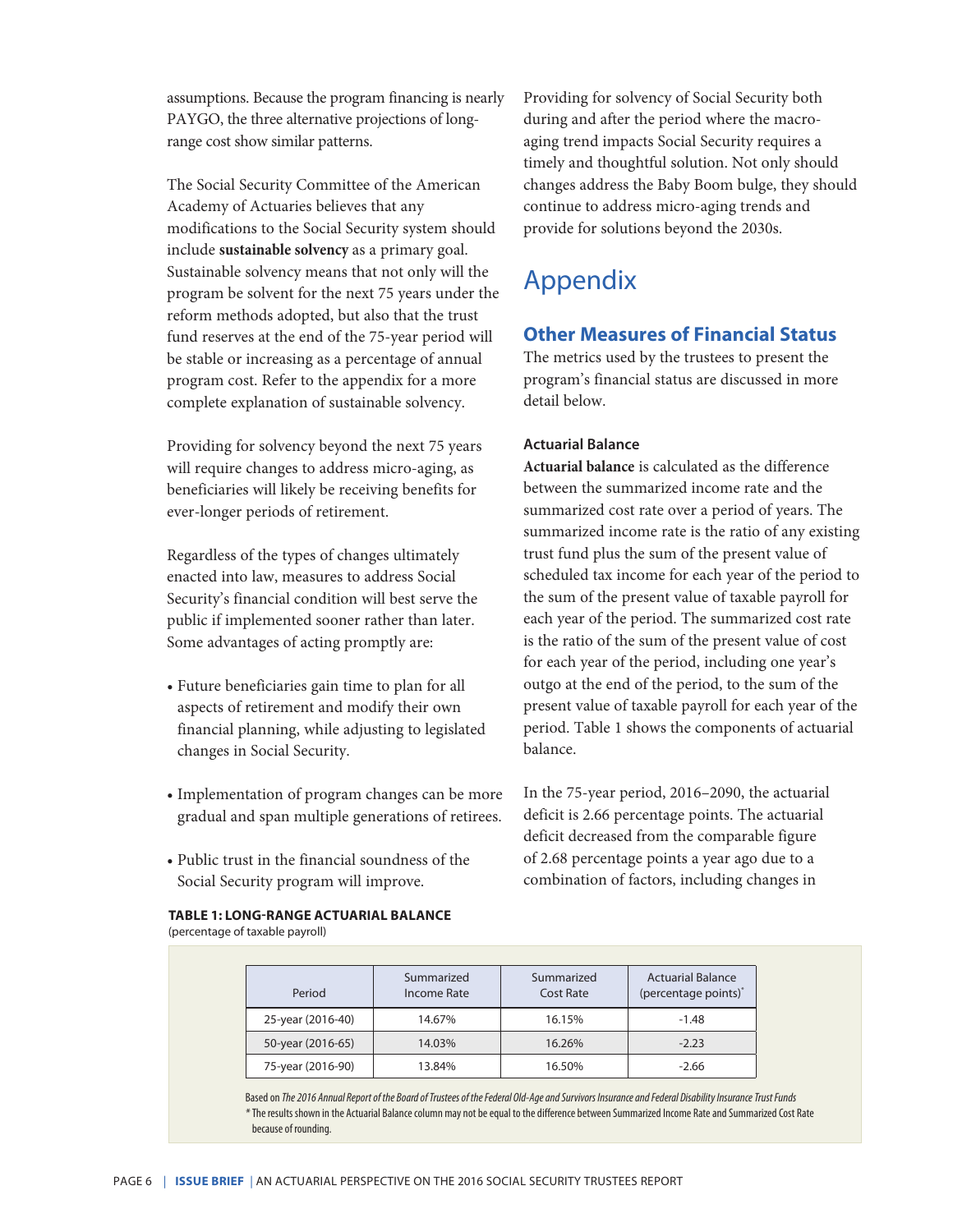

**FIGURE 4: LONG-RANGE PROJECTIONS OF TRUST FUND RATIOS UNDER ALTERNATIVE SCENARIOS** (assets as a percentage of annual cost)

demographic data and assumptions, changes in economic data and assumptions and legislative and policy changes.

An immediate increase of 2.58 percentage points in the payroll tax (from 12.4 percent of payroll to 14.98 percent of payroll), a benefit reduction of about 16 percent, or some combination of the two, would pay all benefits during the period, but would not end the period with any trust fund reserve.

The high-cost 75-year projection in the Trustees Report shows a far greater actuarial deficit— 6.30 percent of taxable payroll. The low-cost projection is much more favorable, with a small positive actuarial balance for the 75-year period.

#### **Trust Fund Ratios**

The **trust fund ratio**, equal to trust fund assets as a percentage of the following year's cost, is an important measure of short-term solvency. A trust fund ratio of at least 100 percent indicates the ability to cover the expected scheduled benefits and expenses for the next year without any additional income. Figure 4 shows projected trust fund ratios under all three sets of assumptions.

As a measure of long-range solvency, the trust fund ratio shows when the program is expected to deplete reserves and become unable to pay full benefits scheduled under current law. Figure 4 illustrates that trust fund reserve depletion occurs in 2034 under the intermediate projection. The high-cost projection moves the trust fund reserve depletion date up by approximately five years to 2029, while the low-cost projection shows no trust fund reserve depletion during the 75-year period.

## **Sustainable Solvency**

**Sustainable solvency** means the program is not expected to deplete reserves any time in the 75-year projection period, and trust fund ratios are expected to finish the 75-year projection period on a stable or upward trend.

The results shown in the Actuarial Balance column may not be equal to the difference between Summarized Income Rate and Summarized Cost Rate because of rounding.

Sustainable solvency is a stronger standard than actuarial balance in two ways. First, actuarial balance is based on averages over time, without regard to year-by-year figures that could indicate inability to pay full benefits from trust fund assets at some point along the way. Second, actuarial balance can exist even when trust fund ratios toward the end of the period are trending sharply downward.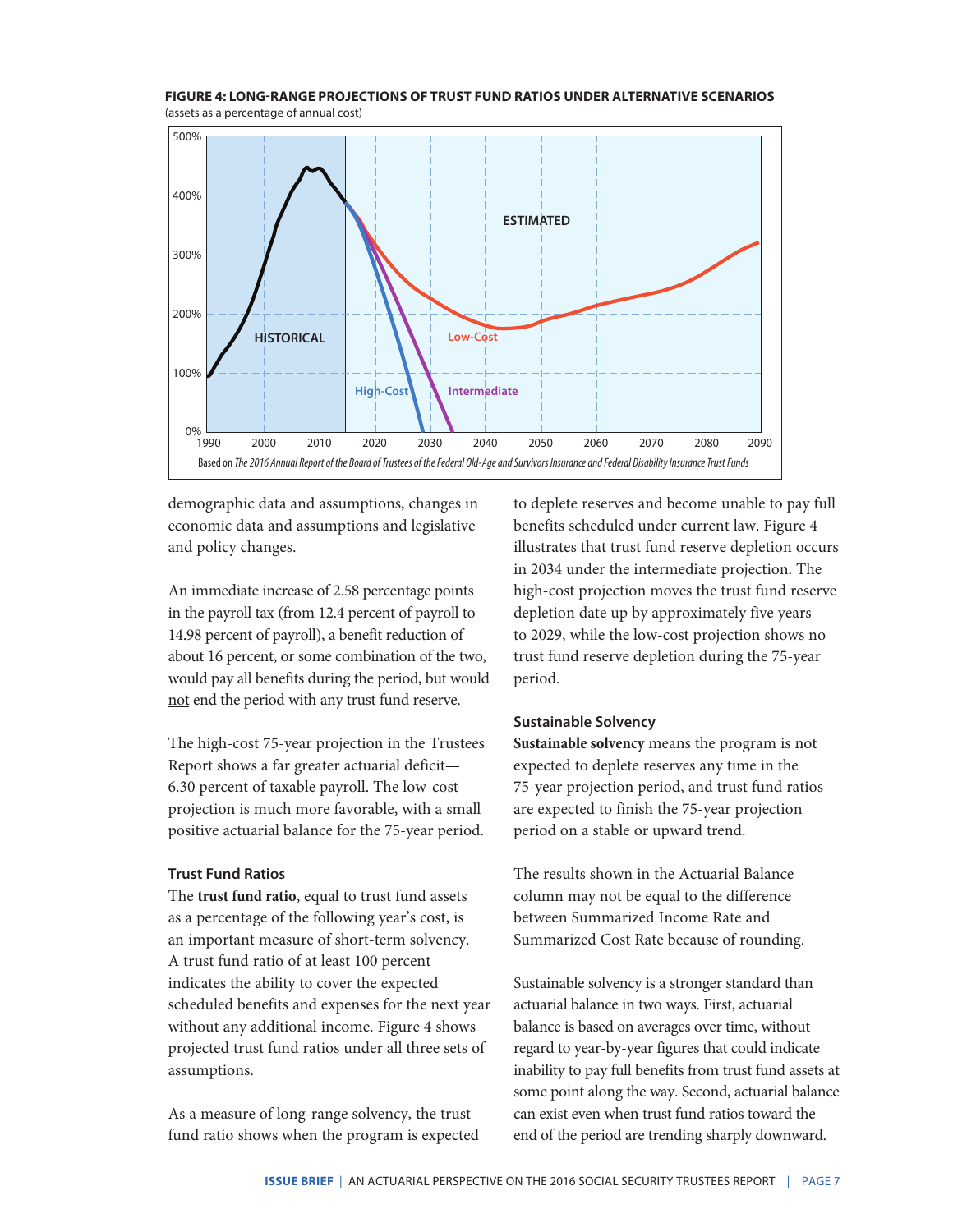Sustainable solvency, in contrast, requires strict year-by-year solvency *and* trust fund ratios that are level or trending upward toward the end of the period. For example, following the last major Social Security reform, the 1983 Trustees Report projected a positive actuarial balance under the intermediate assumptions, but the annual balances were negative and declining at the end of the 75-year period. That report was in actuarial balance but did not show sustainable solvency. As a result, the actuarial balance generally has been declining since then, primarily as a consequence of the passage of time. It is important to note that this result was exactly what the Trustees Report projected in 1983. More than 30 years later, it should be no surprise that large and growing actuarial deficits are now projected at the end of the long-range projection period. Adequate financing beyond 2090, or sustainable solvency, would require larger program changes than needed to achieve actuarial balance.

### **Unfunded Obligation**

The **unfunded obligation** is another way of measuring Social Security's long-term financial commitment. To compute it, discount with interest the year-by-year streams of future cost and income and then sum them to obtain their present values. Based on these present values, the general formula for computing the unfunded obligation is:

Present value of future cost (benefits and expenses) *minus* the present value of future income from taxes *minus* current trust fund assets.

The unfunded obligation may be computed and presented in several ways. Perhaps the most useful way is based on taxes and benefits for an open group of participants over the next 75 years, including many people not yet born, the same as was calculated in the basic projections. That methodology is consistent with the primarily pay-as-you-go way the program is designed and currently run. Although the trustees provide alternative calculations based on the closed group of current participants, we

believe the open-group basis makes more sense for Social Security and avoids certain misleading outcomes. For example, if the program were in exact actuarial balance, the open group measure of the unfunded obligation would be zero, while the closed group measure would show a substantial unfunded obligation.

The dollar amount of unfunded obligation is easier to interpret if put in perspective, for example, by comparing it with the size of the economy over the same period. The unfunded obligation is often presented as a percentage of the present value of either taxable payroll or of gross domestic product (GDP). At the beginning of 2016, the open-group unfunded obligation over the next 75 years was \$11.4 trillion (up from \$10.7 trillion last year). This now represents 2.49 (2.53 last year) percent of taxable payroll, or 0.9 percent (same as last year) of GDP.

In recent years, the Trustees' Reports have also presented the unfunded obligation based on stretching the 75-year projection period into infinity. The infinite horizon projections project all annual balances beyond 75 years assuming that the current law, demographic assumptions, and economic trends from the 75-year projection continue indefinitely; in practice, this is highly problematic. Projections over an infinite time period have an extremely high degree of uncertainty. Troublesome inconsistencies can arise among demographic and program-specific assumptions. By assuming that longevity keeps increasing forever while retirement ages remain static, for example, the infinite time period forecast will eventually result in an extremely long period of retirement.

## **Measures of Uncertainty**

Because the future is unknown, the trustees use alternative projections and other methods to assess how the financial results may vary with changing economic and demographic experience.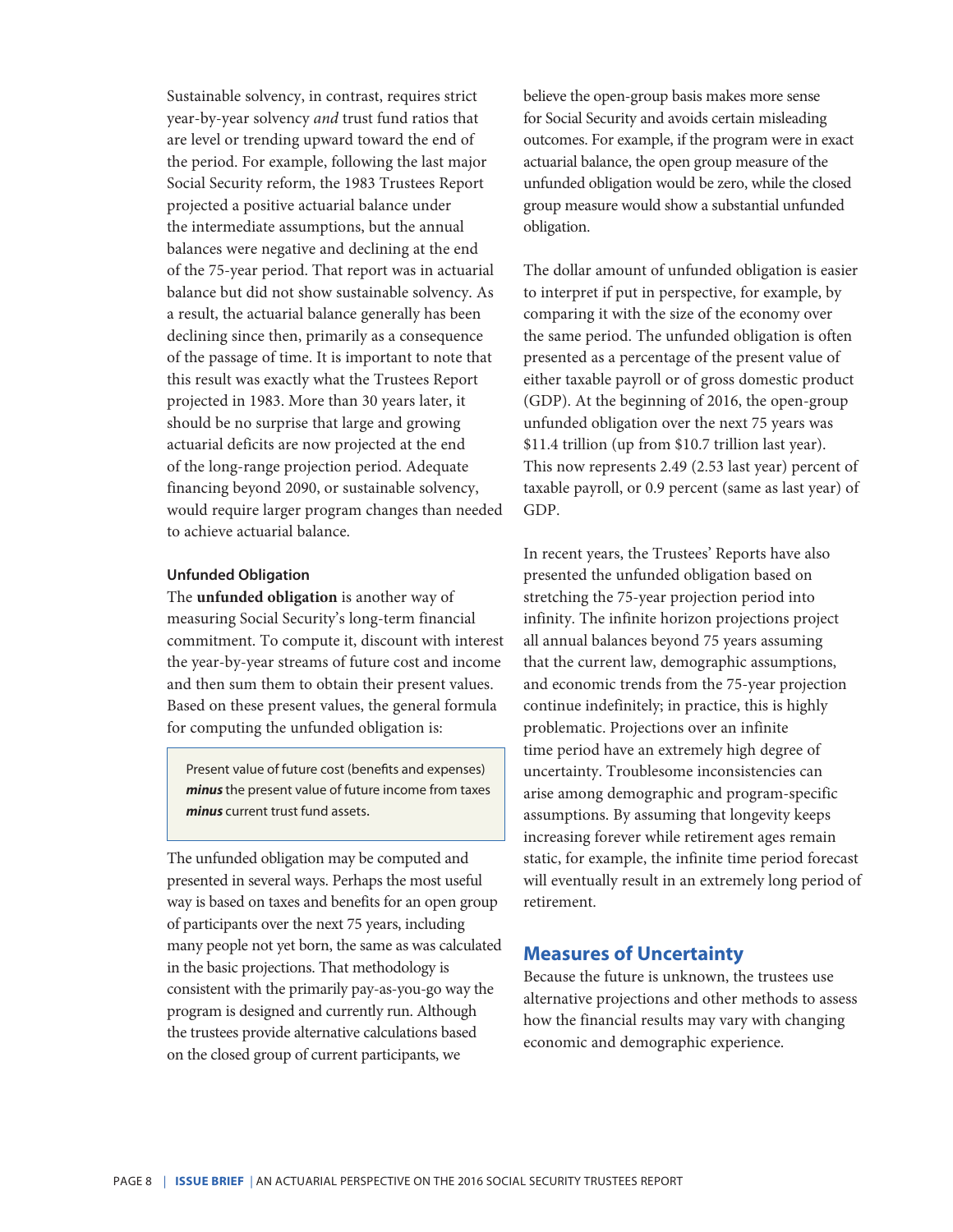#### **TABLE 2: CURRENT AND LONG-RANGE VALUES OF KEY ECONOMIC AND DEMOGRAPHIC ASSUMPTIONS**

|                                                                                       |                                            | Average of<br><b>Fstimated 2015</b><br>Value | Long-Range Value               |                                    |                                 |
|---------------------------------------------------------------------------------------|--------------------------------------------|----------------------------------------------|--------------------------------|------------------------------------|---------------------------------|
|                                                                                       | <b>Estimated and</b><br>Historical Values* |                                              | Low-Cost<br><b>Assumptions</b> | Intermediate<br><b>Assumptions</b> | High-Cost<br><b>Assumptions</b> |
| Fertility (children per woman)                                                        | 2.0                                        | 1.9                                          | 2.2                            | 2.0                                | 1.8                             |
| Mortality reduction<br>(assumed average annual de-<br>crease in adjusted death rates) | 1.41%                                      | 1.14%                                        | 0.42%                          | 0.78%                              | 1.16%                           |
| Annual net immigration (thou-<br>sands)                                               | 1,014                                      | 1,557                                        | 1,629                          | 1,291                              | 961                             |
| Productivity growth<br>(total U.S. economy)                                           | 0.98%                                      | 0.44%                                        | 1.98%                          | 1.68%                              | 1.38%                           |
| Real-wage growth                                                                      | 0.45%                                      | 3.17%                                        | 1.83%                          | 1.20%                              | 0.59%                           |

Based on *The2016 Annual Report of the Board of Trustees of the Federal Old-Age and Survivors Insurance and Federal Disability Insurance Trust Funds* \* 10-year average, except productivity growth and real-wage growth, which are measured from 2008.

**Alternative Sets of Assumptions**

Table 2 shows a comparison between recent values and ultimate long-range values of five key assumptions used in each of the three projections. With the exception of productivity growth, where the ultimate values have not changed from last year's report, the ultimate values of the other assumptions exhibit some minor changes when compared to last year's Trustees Report.

## **Sensitivity Analysis**

The low-cost and high-cost projections change all the major intermediate assumptions at once in the same direction, either favorably or unfavorably. In contrast, there might be some

interest in how the projections change when only one key assumption is changed at a time, either favorably or unfavorably. A sensitivity analysis shows exactly this. Just one assumption is changed at a time to determine the financial impact. Table 3 gives results of three sensitivity tests focusing on total fertility rate, mortality reduction, and real-wage growth.

If the real-wage growth assumption were changed from 1.21 percent to 1.83 percent, for example, the actuarial deficit would be reduced from 2.66 percent of taxable payroll to 1.64 percent, and the year of trust fund asset reserve depletion would be extended from 2034 to 2038.

## **TABLE 3: SENSITIVITY TO VARYING ANY OF THREE KEY ASSUMPTIONS**

|                                                                           |                     | Results based on Intermediate<br>Assumptions, with one assumption<br>changed at a time |                       |
|---------------------------------------------------------------------------|---------------------|----------------------------------------------------------------------------------------|-----------------------|
| <b>Sensitivity Assumption</b>                                             | Favorable<br>Change | Intermediate Assumption                                                                | Unfavorable<br>Change |
| <b>Total Fertility Rate</b>                                               |                     |                                                                                        |                       |
| Ultimate total fertility rate                                             | 2.2                 | 2.0                                                                                    | 1.8                   |
| 75-year actuarial deficit                                                 | 2.28%               | 2.66%                                                                                  | 3.02%                 |
| Year of combined trust fund reserve depletion                             | 2034                | 2034                                                                                   | 2034                  |
| <b>Mortality Reduction</b>                                                |                     |                                                                                        |                       |
| Average annual reduction (in adjusted death rates<br>over 75-year period) | 0.42%               | 0.78                                                                                   | 1.16%                 |
| 75-year actuarial deficit                                                 | 2.18%               | 2.66%                                                                                  | 3.16%                 |
| Year of combined trust fund depletion                                     | 2034                | 2034                                                                                   | 2033                  |
| <b>Real-Wage Growth</b>                                                   |                     |                                                                                        |                       |
| Ultimate percentage increase in wages in excess of CPI                    | 1.83%               | 1.21%                                                                                  | 0.59%                 |
| 75-year actuarial deficit                                                 | 1.64%               | 2.66%                                                                                  | 3.69%                 |
| Year of combined trust fund reserve depletion                             | 2038                | 2034                                                                                   | 2032                  |

Based on *The2016 Annual Report of the Board of Trustees of the Federal Old-Age and Survivors Insurance and Federal Disability Insurance Trust Funds*